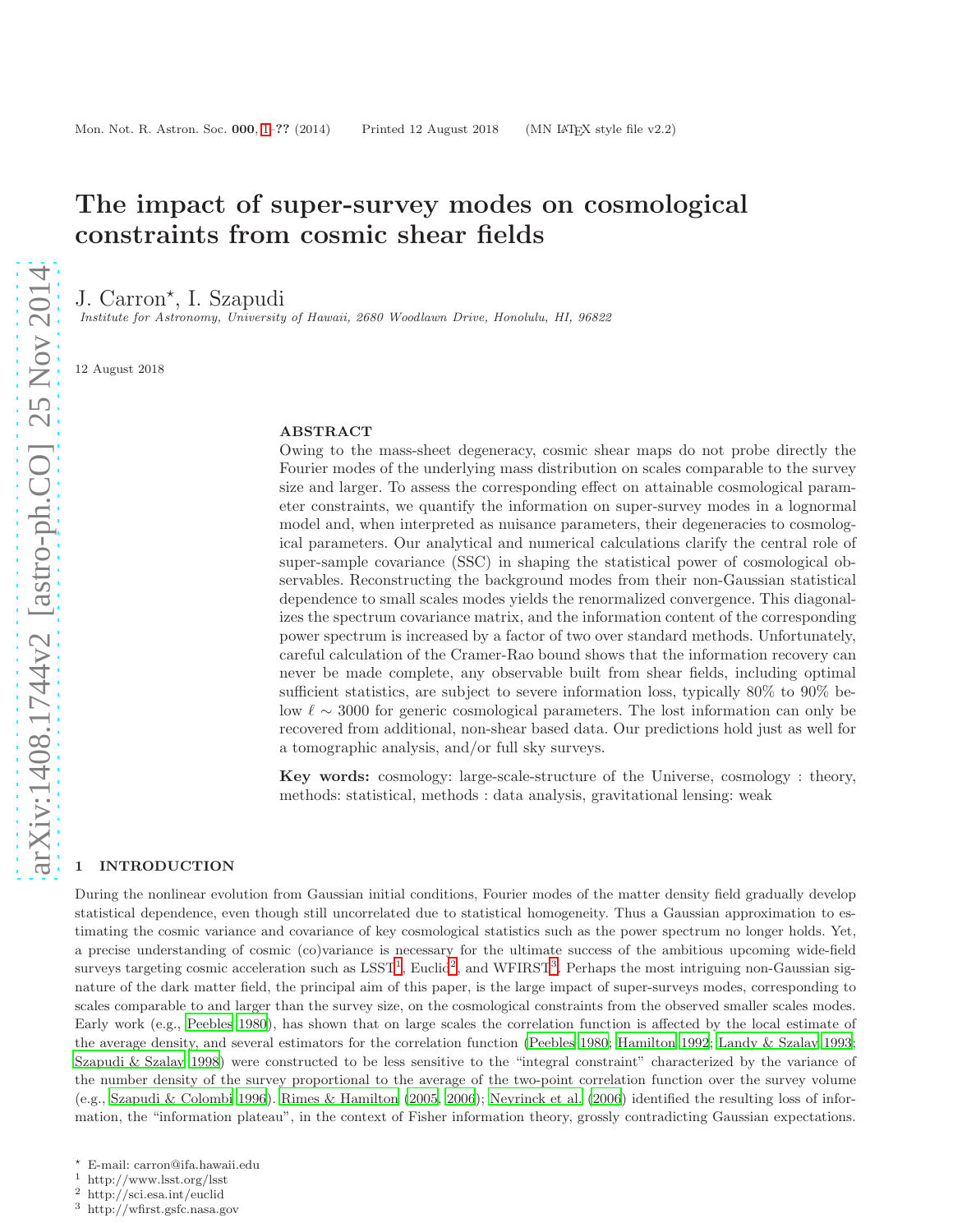More recently, the impact of super-surveys modes on the power spectrum covariance (the super-sample covariance, hereafter SSC) was elegantly characterized by the response of the the power spectrum to a change in the background density  $\delta_b$  by [Takada & Hu \(2013\)](#page-11-2); [Li et al. \(2014a](#page-10-6)).

Both galaxy clustering and cosmic shear (see [Bartelmann & Schneider 2001](#page-10-7); [Munshi et al. 2008;](#page-10-8) [Weinberg et al. 2013](#page-11-3), for reviews) probe the dark matter distribution in the Universe. However, there is a clear distinction between the two in the context of SSC. As pointed out most clearly by [de Putter et al.](#page-10-9) [\(2012](#page-10-9)), the coherent fluctuations of the galaxy density field and the total number number of objects (a direct probe of  $\delta_b$ ) reduce drastically the response of the spectrum and therefore moderate the impact of the SSC. In contrast, cosmic shear fields do not feel the mass background mode  $\delta_b$  due to the mass sheet degeneracy. Thus there is no analog of observed mean density for cosmic shear, and one cannot simply recalibrate the power spectrum or other observables to mitigate the effects of super-survey fluctuations, and the corresponding SSC. The ultimate result, as shown later, is severe information loss. A promising approach to mitigate the impact of SSC in weak-lensing survey is using additional data sensitive to the background modes in a joint analysis. An approach using cluster counts has been advocated by [Takada & Spergel \(2014](#page-11-4)). In this work we explore the limits when using shear maps only.

The principal aim of this paper is to quantify the impact of the absence of  $\delta_b$  on the total information content of shear fields, and to explore the possibility of self-calibration to at least partially recover the lost information due to SSC. The key idea is the following: cosmic shear measures the Fourier modes of the convergence field  $\kappa$  with the exception of the zero-mode  $\delta_b$ . Using the non-Gaussian statistical dependence of the Fourier modes one can partially reconstruct the zero-mode, thus alleviating some of the information loss due to SSC.

We proceed with analytical methods, using a lognormal model [\(Coles & Jones 1991](#page-10-10)) for the convergence field statistics. The field  $\ln(1+\kappa/|\kappa_0|)$ , where  $|\kappa_0|$  is the minimal value of the convergence, is modeled as a Gaussian field with the appropriate two-point function and ensemble mean. Low dimensional lognormal probability density functions (PDFs) have been known to reproduce accurately the dark matter and convergence PDFs [\(Bernardeau & Kofman 1995](#page-10-11); [Taruya et al. 2002,](#page-11-5) e.g.). Most importantly, the lognormal model has been shown explicitly to reproduce well the impact of SSC on the spectrum information content [\(Takahashi et al. 2014](#page-11-6); [Carron et al. 2014](#page-10-12)). Finally, our simple model will allow us to obtain analytical insights into the effect of background modes. In particular, the joint Fisher matrix describing the degeneracy of  $\delta_b$ , considered as a nuisance parameter, to cosmological parameters is obtained exactly in this paper, allowing us understanding of the degradation in the total information content of the shear field beyond the power spectrum.

The paper is organized as follows. Section [2](#page-1-0) presents keys formulae on how well background modes can be reconstructed from small scale modes in lognormal fields, together with the degeneracy of these modes with model parameters. Section [3](#page-3-0) presents implications and tests of these results. After discussing our simulations of lognormal fields we implement in section [3.1](#page-3-1) the background mode reconstruction yielding the renormalized convergence (RC). We discuss in sections [3.2](#page-4-0) and [3.3](#page-5-0) the covariance matrices and information of the RC spectrum. Section [3.4](#page-5-1) contains the main result of this paper: the impact of the absence of the background mode on the total information content of the field. Section [3.5](#page-6-0) deals with the case of full sky tomographic surveys showing that the results are essentially unchanged. Finally, we summarize and conclude in section [4.](#page-7-0) The appendix presents additional technical details on the derivation of our results.

#### <span id="page-1-0"></span>2 RECONSTRUCTING THE BACKGROUND MODES

Let us consider a survey volume V regularly sampled at d number of points,  $x_i$ . Thus there are exactly d discrete Fourier modes. A field  $\phi$  taking values on the grid can be written

$$
\phi(x_i) = \frac{1}{V} \sum_{\mathbf{k}} \tilde{\phi}_{\mathbf{k}} e^{i\mathbf{k} \cdot x_i} \quad \text{with} \quad \tilde{\phi}_{\mathbf{k}} = \frac{V}{d} \sum_{x_i} \phi(x_i) e^{-i\mathbf{k} \cdot x_i}.
$$
 (1)

Our discrete Fourier convention is such that in the asymptotic regime  $d, V \to \infty$  we would recover

$$
\phi(x) \to \int \frac{d^n k}{(2\pi)^n} \tilde{\phi}(\mathbf{k}) e^{i\mathbf{k} \cdot \mathbf{x}} \quad \text{with} \quad \tilde{\phi}(\mathbf{k}) = \int d^n x \, \phi(x) e^{-i\mathbf{k} \cdot x}.
$$
 (2)

The zeroth mode  $\phi_0$  of the volume encapsulates the background super-survey modes, we write for it  $\phi_b$ . We also define the useful dimensionless spatial average

$$
\bar{\phi} = \frac{\phi_b}{V} = \frac{1}{d} \sum_{x_i} \phi(x_i). \tag{3}
$$

## 2.1 Generalities

Assuming a specific form for the d-variate PDF  $p_{\delta}$  describing the joint occurrences of the fluctuation field values, we can ask how well we expect to be able to reconstruct an unseen zero mode  $\tilde{\delta}_0$ , and how it correlates with other parameters. We first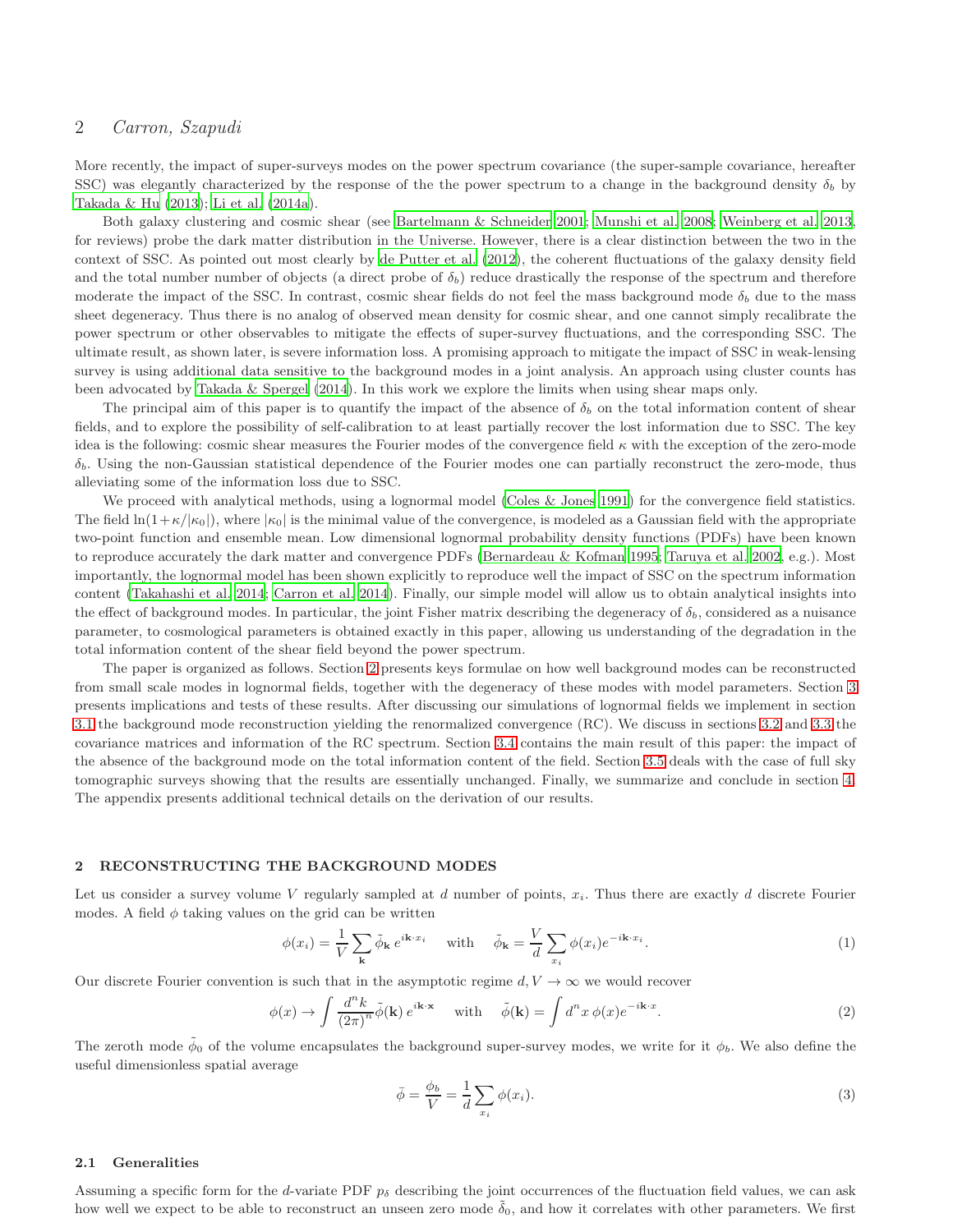note that the likelihood for the zero mode given the observation of the non-zero modes is given by the  $p_{\delta}$  itself

$$
\ln p(\tilde{\delta}_0|\tilde{\delta}_{\mathbf{k}\neq 0}) \propto \ln p_{\delta}(\delta). \tag{4}
$$

The curvature of left hand side as a function of  $\tilde{\delta}_0$  is the inverse variance of the posterior for the background mode. Using most conveniently the dimensionless local average density  $\bar{\delta} = \tilde{\delta}_0/V$ , this curvature is on average nothing else than the Fisher information content  $-\langle \partial_{\alpha^2}^2 \ln p \rangle$  of the field on this parameter. Since  $\delta(x_i) = \bar{\delta} + \sum_{\mathbf{k} \neq 0} \tilde{\delta}_{\mathbf{k}} e^{i\mathbf{k} \cdot x_i}$  follows  $\partial \delta(x_i) / \partial \bar{\delta} = 1$  and thus

$$
\frac{\partial \ln p_{\delta}}{\partial \bar{\delta}} = \sum_{i=1}^{d} \frac{\partial \ln p_{\delta}}{\partial \delta_i} \quad \text{and} \quad \frac{\partial^2 \ln p_{\delta}}{\partial \bar{\delta}^2} = \sum_{i,j=1}^{d} \frac{\partial^2 \ln p_{\delta}}{\partial \delta_i \partial \delta_j} \tag{5}
$$

Therefore in full generality holds

<span id="page-2-4"></span>
$$
F_{\bar{\delta}\bar{\delta}} = -\left\langle \left( \sum_{i,j=1}^{d} \frac{\partial^2}{\partial \delta_i \partial \delta_j} \right) \ln p_{\delta} \right\rangle. \tag{6}
$$

Likewise the degeneracy to a model parameter is described by

<span id="page-2-5"></span>
$$
F_{\alpha\bar{\delta}} = -\left\langle \left(\sum_{i=1}^{d} \frac{\partial^2}{\partial \delta_i \partial \alpha}\right) \ln p_{\delta} \right\rangle. \tag{7}
$$

#### <span id="page-2-3"></span>2.2 Background modes in lognormal fields

We now state the results for the background mode extraction in lognormal fields upon which a fair amount of our subsequent considerations is based. For full generality, we consider a number  $N_{\text{bin}}$  of jointly lognormal fields  $\delta_n(x_i)$  with zero ensemble mean (in a tomographic analysis of a weak-lensing survey these fields represent the rescaled convergence fields  $\delta_n(x_i) = \kappa_n(x_i)/|\kappa_{0,n}|$ where  $\kappa_{0,n}$  is the total weight of the nth lensing kernel, see section [3](#page-3-0) later for definitions and more details). The fields are described statistically by  $N_{\text{bin}} \times N_{\text{bin}}$  hermitian spectral matrices  $P_{\delta}^{nm}(\mathbf{k})$ 

$$
\left\langle \tilde{\delta}_{n}(\mathbf{k}) \tilde{\delta}_{m}^{*}(\mathbf{k}') \right\rangle = V \delta_{\mathbf{k}\mathbf{k}'} P_{\delta}^{nm}(\mathbf{k})
$$
\n(8)

Assuming periodic boundary conditions, these are Fourier transforms of the  $d \times d$  covariance matrices  $\xi_{\delta}^{nm}$ . The log-densities  $A_n(x_i) = \ln(1 + \delta_n(x_i))$  form jointly Gaussian fields with covariance matrices  $\xi_A^{nm}(x_i - x_j) = \ln(1 + \xi_\delta^{nm}(x_i - x_j))$ , and ensemble mean vector  $\langle A_n \rangle = -\sigma_{A,n}^2/2$ . The Fourier transforms of  $\xi_A$  are the spectral matrices  $P_A(\mathbf{k})$ , which are the most natural variables to describe the lognormal field. There are  $N_{\text{bin}}$  background modes  $\bar{\delta}_n$ .

Appendix [A](#page-9-0) details the derivation of the following results. The Fisher information matrix on the background modes is

$$
F_{\bar{\delta}_n\bar{\delta}_m} = e^{\sigma_{An}^2} e^{\sigma_{Am}^2} \left[ \delta_{nm} d e^{\sigma_{An}^2} + \sum_{\mathbf{k}} \left[ P_A^{-1}(\mathbf{k}) \right]_{nm} P_{\delta}^{nm}(\mathbf{k}) + \left( \frac{P_A(0)}{V} \right)_{nm}^{-1} \right]. \tag{9}
$$

<span id="page-2-2"></span>The last term is the Gaussian limit where the modes are statistically independent. It only depends on the survey geometry. The first terms are due to mode coupling and are directly proportional to the number  $d$  of modes available. For a given survey volume the zeroth mode can thus be reconstructed meaningfully from the others provided the resolution  $k_{\text{max}}$  is large enough for the first terms to be dominant. This happens roughly at the critical value  $\bar{n}P_A(0) \sim 1$ , where  $\bar{n} = d/V$  is the number density of grid points, in one to one correspondence to  $k_{\text{max}}$ . The degeneracy to a model parameter is described by the Fisher matrix element

$$
F_{\bar{\delta}_n\alpha} = e^{\sigma_{A,n}^2} \left[ \sum_{\mathbf{k}} \left( P_A^{-1}(\mathbf{k}) \frac{P_A(\mathbf{k})}{\partial \alpha} \right)_{nn} + \sum_{m=1}^{N_{\text{bin}}} \left( \frac{P_A(0)}{V} \right)_{nm}^{-1} \left( \frac{1}{2} \frac{\partial \sigma_{A,m}^2}{\partial \alpha} \right) \right]. \tag{10}
$$

<span id="page-2-0"></span>In stark contrast to a Gaussian field (for which  $F_{\bar{\delta}_{\alpha}}=0$ , see [\(A2\)](#page-9-1)), we find that all modes correlate equally with  $\bar{\delta}$ , and  $F_{\alpha\bar{\delta}}$  is typically proportional to the number of modes present. Finally, the information matrix for model parameters in the lognormal field is identical to the well known formula for Gaussian fields

$$
F_{\alpha\beta} = \frac{1}{2} \sum_{\mathbf{k}} \text{Tr} \left[ P_A^{-1}(\mathbf{k}) \frac{\partial P_A(\mathbf{k})}{\partial \alpha} P_A^{-1}(\mathbf{k}) \frac{\partial P_A(\mathbf{k})}{\partial \beta} \right] + \left( \frac{1}{2} \frac{\partial \sigma_A^2}{\partial \alpha} \right)^t \left( \frac{P_A(0)}{V} \right)^{-1} \left( \frac{1}{2} \frac{\partial \sigma_A^2}{\partial \beta} \right)
$$
(11)

<span id="page-2-1"></span>This last equation follows directly from the fact that the log-density fields A are jointly Gaussian with mean vector  $-\frac{1}{2}\sigma_A^2$ . Before proceeding, a word of caution. Eqs. [\(10\)](#page-2-0) and [\(11\)](#page-2-1) hold assuming that  $\kappa_0$  is independent of the parameters of interest. This holds throughout this paper as we will be interested in  $\sigma_8$  and the spectral index  $n_s$ ,  $\kappa_0$  being purely geometric. The appendix provides the complete expressions including the derivatives of  $\kappa_0$  for completeness.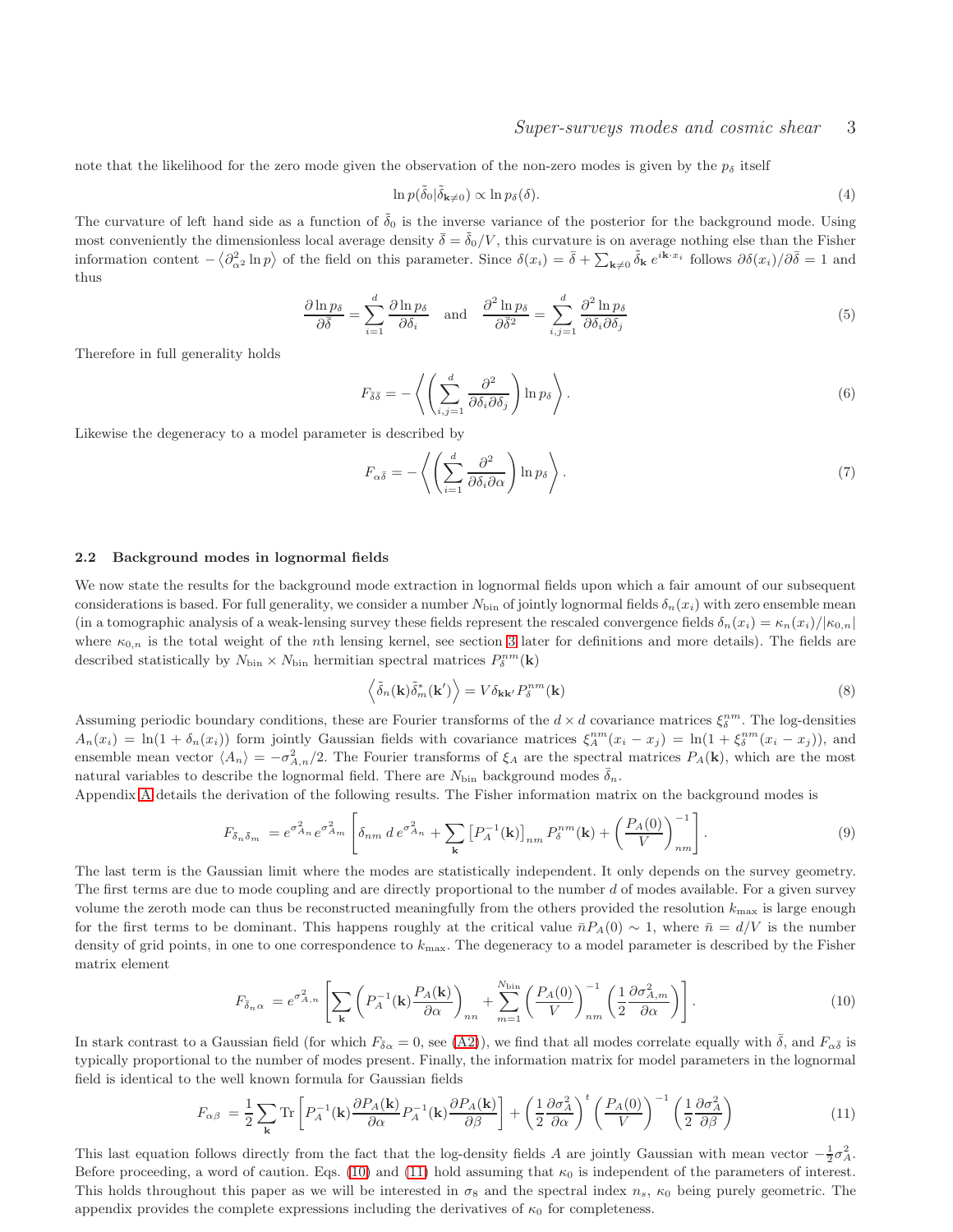#### <span id="page-3-0"></span>3 TESTS AND IMPLICATIONS

We test the background mode reconstruction and the above results in a large ensemble of simulations of lognormal fields. We simulate a square survey of  $L = 10$  degrees on the side with  $d = N^2$  points on the flat sky. To generate each map as realistically as possible we use the circulant embedding method (for details see [Carron et al. 2014](#page-10-12)). The spectrum assigned to the discrete Fourier modes is defined through the following equation

$$
P_{\delta,A}^{\text{discrete}}(\ell) = \frac{V}{d} \sum_{x_i} \xi_{\delta,A}(x_i) e^{-i\ell \cdot x_i} \quad \text{with grid points} \quad x_i = \frac{L}{N} \begin{pmatrix} i \\ j \end{pmatrix}, \quad i, j = -\frac{N}{2}, \cdots, \frac{N}{2} - 1 \tag{12}
$$

<span id="page-3-2"></span>The circulant embedding method uses Fast Fourier Transform (FFT) algorithms and is thus very fast. In contrast to more usual FFT-based methods that sample directly the power spectrum it is also accurate : the field values on any subgrid of half the side follows the exact (non-periodic) target covariance matrices. In particular the super-surveys modes are correctly accounted for, even though, for simplicity, in this paper we use the full periodic box for which Eqs. [\(9\)](#page-2-2), [\(10\)](#page-2-0) and [\(11\)](#page-2-1) hold exactly, with  $P_A, P_{\delta}$  given by Eq. [\(12\)](#page-3-2). The fluctuations of the density and log-density in the volume are described by  $P_{\delta,A}^{\text{discrete}}(0)$ , which according to Eq. [\(12\)](#page-3-2) get contributions from the continuous spectra at scales comparable to the survey volume. In the following we suppress the superscript of the discrete spectra as it should be clear from the context what spectrum is meant. The number of modes in our simulations is  $d = 256^2$ . The periodicity of the simulated volume is clearly motivated by convenience and is unphysical but the continuation of our results for a full sky survey will be easy to establish. The two-point function of the convergence required in Eq. [\(12\)](#page-3-2) as well as  $\kappa_0$  is set to match that of a vanilla flat ΛCDM Universe. It is calculated Legendre transforming the Limber approximation to the projected power spectrum prediction [\(Kaiser 1992;](#page-10-13) [Bartelmann & Schneider](#page-10-7) [2001](#page-10-7))

<span id="page-3-3"></span>
$$
P_{\kappa}(\ell) = \int_0^{\chi_s} d\chi \frac{g^2(\chi)}{\chi^2} P_{\delta}^{3d} \left(\frac{\ell}{\chi}, \chi\right), \quad g(\chi) = \frac{3}{2} \Omega_m \left(\frac{H_0}{c}\right)^2 \frac{\chi}{a(\chi)} \left(1 - \frac{\chi}{\chi_s}\right), \quad \kappa = \int_0^{\chi_s} d\chi \, g(\chi) \delta^{3d}(\chi), \tag{13}
$$

where  $\chi$  is the comoving distance. These approximations are appropriate for the multipole range of the map ( $\ell_{\rm min} = 36$  and  $\ell_{\rm max} = 6517$ ). We use a single source redshift  $z_s = 1$  for the simulated maps. The two-point function is filtered with a spherical top-hat filter of radius  $\ell_{\text{cell}}/\sqrt{\pi}$  to account for the pixelisation. The 3d matter power spectrum in Eq. [\(13\)](#page-3-3) is generated using the revised version of the halo-fit model [\(Smith et al. 2003;](#page-11-7) [Takahashi et al. 2012\)](#page-11-8) as implemented in the CAMB<sup>[4](#page-3-4)</sup> [\(Lewis et al.](#page-10-14) [2000](#page-10-14)) software. Finally, the minimal value of the convergence  $\kappa_0$  is given by

$$
\kappa_0 = -\int_0^{\chi_s} d\chi \, g(\chi),\tag{14}
$$

making  $\delta = \kappa/|\kappa_0|$  a true averaged  $\delta^{3d}$  with weight function normalized to unity. A simulation of an observed convergence field  $\kappa^{\text{obs}}$  (the  $\ell \neq 0$  modes of the convergence field) is simply performed as follows: i) we generate a d-dimensional lognormal vector  $x_i = 1 + \delta_i$  following the algorithm of [Carron et al. \(2014](#page-10-12)) ii) we transform it to  $\kappa = |\kappa_0| \delta$  and finally iii) the background mode is set to zero in all maps according to  $\kappa^{obs} = \kappa - \bar{\kappa}$ . Some key parameters for the simulated maps are  $\kappa_0 = -0.06, \sigma_A^2 = 0.06, P_A(0)/V \sim 3.6 \cdot 10^{-4}$ 

#### <span id="page-3-1"></span>3.1 Reconstruction of the background mode

We now test the idea of reconstructing  $\bar{\kappa}$ . The likelihood for the background mode given the non-zero modes of the volume is given by their joint PDF. In the lognormal model this is

$$
\ln p(\bar{\kappa}|\kappa^{\text{obs}}) = -\frac{1}{2} \sum_{i,j=1}^{d} \left( A_i(\bar{\kappa}) + \sigma_A^2/2 \right) \left[ \xi_A^{-1} \right]_{ij} \left( A_j(\bar{\kappa}) + \sigma_A^2/2 \right) - \sum_{i=1}^{d} A_i(\bar{\kappa}) + \text{const.}
$$
 (15)

In this equation the log-density field  $A$  is to be seen as a function of the background mode according to

$$
A_i(\bar{\kappa}) = \ln\left(1 + \frac{\kappa_i^{\text{obs}} + \bar{\kappa}}{|\kappa_0|}\right). \tag{16}
$$

The likelihood can be evaluated most simply using the periodicity of the box. Following our discrete Fourier transform conventions it becomes

$$
\ln p(\bar{\kappa}|\kappa^{\text{obs}}) = -\frac{1}{2} \sum_{\ell} \frac{|\tilde{A}_{\ell}(\bar{\kappa}) + \frac{1}{2}\sigma_A^2 V \delta_{\ell 0}|^2}{V P_A(\ell)} - \frac{d}{V} \tilde{A}_0(\kappa_b) + \text{const.} \tag{17}
$$

<span id="page-3-5"></span><span id="page-3-4"></span>Fig. [1](#page-4-1) shows the posterior PDF for three different simulated maps. They are almost perfect Gaussians, with variance matching the Fisher prediction of Eq. [\(9\)](#page-2-2) within 2-3% for each simulation. The vertical lines show the exact background mode of the corresponding maps. The horizontal axis is in units of  $(VP_\delta(0))^{1/2}$ , the unconstrained root variance of  $\kappa_b = \bar{\kappa}V$ . From the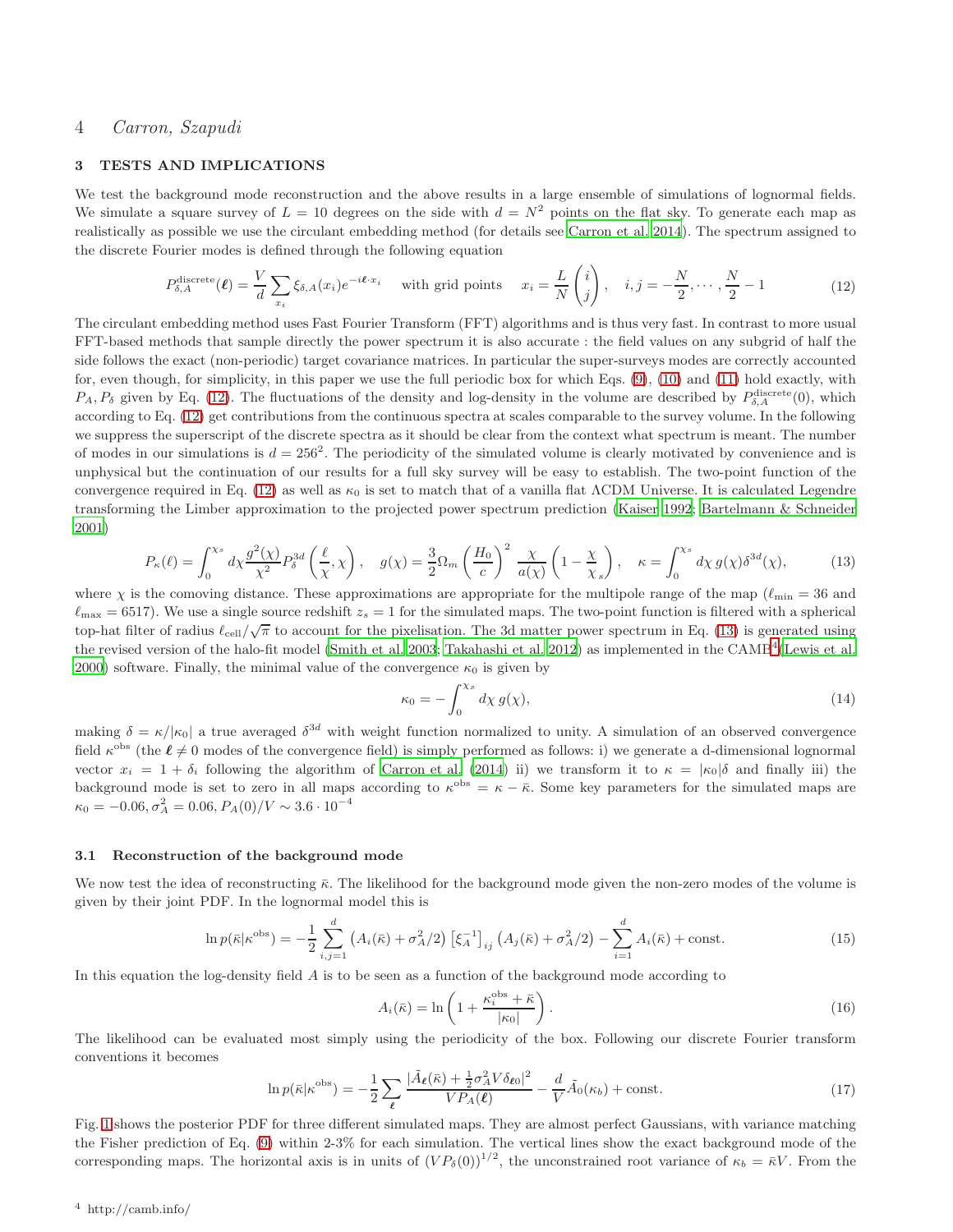

<span id="page-4-1"></span>Figure 1. The posterior probability for the unobserved background mode  $\kappa_b$  given the observed Fourier modes of the convergence, for three independent simulations of lognormal convergence fields, for a  $\Lambda$ CDM convergence power spectrum in a 10  $\times$  10 deg<sup>2</sup> survey with source redshifts  $z_s = 1$ . The vertical dotted lines indicates the true value of the  $\kappa_b$  in the map. The horizontal axis is in units of the root of the unconstrained variance  $P_{\kappa}(0)/V$  of  $\kappa_b$ . The variance of each PDF follows very closely the analytical prediction given by Eq. [\(9\)](#page-2-2).



<span id="page-4-3"></span>**Figure 2.** Leftmost panel : the diagonal elements  $\sqrt{\Sigma_{\ell\ell} N_{\ell}/2}$  of the covariance matrix of a ACDM convergence power spectrum extracted from a  $10 \times 10 \text{ deg}^2$  volume with source redshifts  $z_s = 1$  in three different cases, assuming lognormal field statistics. Unity corresponds to the Gaussian regime. In case i) no attempt to correct for the unseen background Fourier made is is made (solid), and the (co)variance is dominated by super-sample covariance. In case ii) the background mode is reconstructed and used to recalibrate the spectrum (dotted). Case iii) (dashed) shows the case of a perfectly known background mode for comparison. The center panel shows the matrix of correlation coefficient  $\Sigma_{\ell\ell'}/\sqrt{\Sigma_{\ell\ell}\Sigma_{\ell'\ell'}}$  of the covariance matrix in cases i) (upper left corner) and ii) (lower right corner). The reconstruction of the background mode diminishes the SSC induced correlations to the level of case iii) in the rightmost panel. The color code is the same on both right-hand panels. Note that shape noise is not considered.

.

observed maps we define the estimator of the background mode  $\hat{\kappa}$  as the argument of the maximum of ln p,

<span id="page-4-2"></span>
$$
\hat{\kappa} = \underset{\bar{\kappa}}{\arg \max} \ln p(\bar{\kappa}|\kappa^{\text{obs}})
$$
\n(18)

We locate for each simulated map the maximum using a standard Newton-Rapshon non-linear solver scheme. To that aim Eq. [\(17\)](#page-3-5) and its derivatives can all be efficiently performed using FFT algorithms. We found the resulting non-linear equation to be very well behaved, iterations with starting point 0 converging to sufficient accuracy after only a few steps.

#### <span id="page-4-0"></span>3.2 Spectrum and covariance matrix

It is natural to use knowledge of the reconstructed background mode to recalibrate the spectrum, in analogy to dividing with the average density for large scale structure maps. For a generic map  $\phi$ , we estimate its power spectrum as follows

$$
\hat{P}^{\phi}(\ell) = \frac{1}{V} \frac{1}{N_{\ell}} \sum_{\ell' \in \Delta(\ell)} \left| \tilde{\phi}(\ell') \right|^2.
$$
\n(19)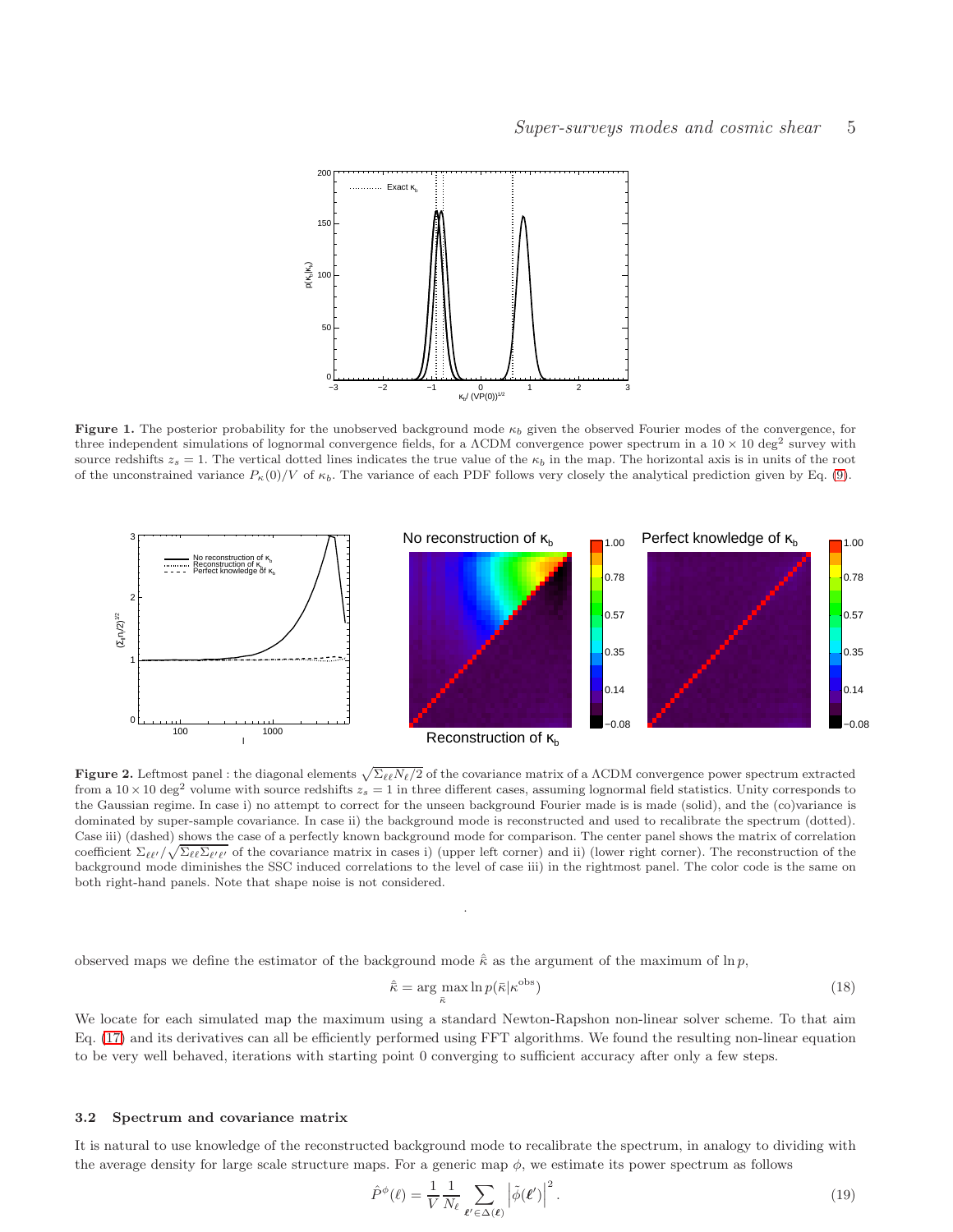The quantity  $N_{\ell}$  is the number of modes in the bin  $\Delta(\ell)$ . We use 40 bins equally spaced in ln  $\ell$  over the full range probed by the map. We compare the statistical properties of three slightly different maps of the convergence defined as

$$
\phi(x_i) = \frac{\kappa^{\text{obs}}(x_i)}{1 + \hat{\delta}} \quad \text{with} \quad \text{case i) } \hat{\delta} = 0, \quad \text{case ii) (RC)}, \hat{\delta} = \frac{\hat{\kappa}}{|\kappa_0|}, \text{ and case iii) } \hat{\delta} = \frac{\bar{\kappa}}{|\kappa_0|} \tag{20}
$$

Case i) introduces no correction to account for SSC, which is the standard approach. Case ii) corrects with the background mode reconstructed according to our estimator defined in Eq. [\(18\)](#page-4-2). The resulting spectrum is the renormalized convergence (RC) spectrum. Case iii) is the hypothetical case of a perfectly known background mode for comparison. We obtain expectation values  $\langle \hat{P}(\ell) \rangle$  and covariance matrices  $\Sigma_{\ell\ell'} = \langle \hat{P}(\ell) \hat{P}(\ell') \rangle - \langle \hat{P}(\ell) \rangle \langle \hat{P}(\ell') \rangle$  using a large number (> 10<sup>3</sup>) of simulations. The covariance matrices are shown on Fig. [2.](#page-4-3) The leftmost panel shows the diagonal elements  $\sqrt{\Sigma_{\ell\ell}N_{\ell}/2}$  as the solid, dotted and dashed lines for case i), ii), and iii). The prefactor of the diagonal is such that results unity for a Gaussian map. The center panel shows the correlation coefficient matrix of the covariance  $\Sigma_{\ell\ell'}\sqrt{\Sigma_{\ell\ell}\Sigma_{\ell'\ell'}}$  of the spectrum in the standard approach (upper left corner) and for the RC spectrum (lower right corner). Finally, the rightmost panel shows the correlation coefficient matrix in case iii). It is obvious from these figures that the reconstruction works very well at decorrelating the modes, recovering a covariance matrix closer to case iii), itself not very far from the Gaussian case.

#### <span id="page-5-0"></span>3.3 Spectrum information content

To understand the extent to which the rescaled power spectrum recaptures information, it is necessary to evaluate its sensitivity to parameters on top of its covariance. The left panel of Fig. [3](#page-6-1) shows the cumulative Fisher information of the spectrum

<span id="page-5-2"></span>
$$
F_{\alpha}^{P}(\leqslant \ell) = \sum_{\ell_{1},\ell_{2} \leqslant \ell} \frac{\partial \left\langle \hat{P}(\ell_{1}) \right\rangle}{\partial \alpha} \left[ \Sigma_{\leqslant \ell} \right]_{\ell_{1} \ell_{2}}^{-1} \frac{\partial \left\langle \hat{P}(\ell_{2}) \right\rangle}{\partial \alpha}.
$$
\n(21)

on the linear amplitude  $\alpha = \ln \sigma_8^2$  for our three fiducial cases (solid, dotted and dashed). The right panel show the same quantities for the spectral index  $\alpha = n_s$ . The derivatives were obtained with the help of finite differences. When simulating the maps with slightly different parameter values, the reconstruction of the background mode still proceeds with the fiducial cosmological parameters as appropriate. The upper horizontal line on each panel shows the total information content  $F_{\alpha\alpha}$  of the lognormal map evaluated directly from Eq. [11.](#page-2-1) The impact of SSC (the difference between solid and dashed) is striking on both panels. In the case of the RC spectrum, we include to the data vector in Eq. [\(21\)](#page-5-2) the reconstructed zeroth mode  $\hat{\kappa}$  as the first entry. The large scale behavior of the RC curve, the dotted curve, illustrates nicely the importance of the background mode. The RC spectrum unlock small scales information on both panels. It is, in fact, very close to the lower horizontal dotted line, which is the Cramer-Rao bound to which we now turn.

#### <span id="page-5-1"></span>3.4 Total information content

To determine whether there is any room for improvement for sophisticated statistical techniques, we now obtain the exact Fisher information content of the PDF describing the observed  $\kappa$  map and compare to the information from RC power spectrum. According to the Cramer-Rao bound, no alternative technique such as higher order statistics or non-linear transforms can outperform the former amount. The exact d–variate PDF for  $\kappa^{obs}$  is obtained by marginalisation over the unseen  $\kappa_b$  as follows

<span id="page-5-3"></span>
$$
p_{\kappa}^{\text{obs}}(\kappa^{\text{obs}}) = \int_{-\infty}^{\infty} d\bar{\kappa} \, p_{\kappa} \left( \kappa^{\text{obs}} + \bar{\kappa} \right), \tag{22}
$$

on the surface  $\sum_i \kappa_i^{\text{obs}}/d = 0$ . It has no simpler analytical form in the lognormal model. Nevertheless, we can evaluate its Fisher information content with direct Monte-Carlo integration, using a large number of simulations such as above. For each simulation we calculate  $\partial_{\alpha} \ln p_{\kappa}^{\text{obs}}$  that results from Eq. [22.](#page-5-3) This is nothing else than the average  $\langle \partial_{\alpha} \ln p_{\kappa}^{\text{true}} (\kappa^{\text{obs}} + \bar{\kappa}) \rangle_{\bar{\kappa}}$  over the almost Gaussian PDF for the zeroth mode such as those shown on Fig. [1.](#page-4-1) We evaluate this average with an accurate Gauss-Legendre quadrature scheme. We then obtain straightforwardly the information  $F_{\alpha\alpha} = \langle (\partial_{\alpha} \ln p_{\kappa}^{\text{obs}})^2 \rangle$  $\kappa^{\text{obs}}$  averaging over a sufficiently large number of simulations. The result is shown on Fig [3](#page-6-1) as the lower horizontal dotted line. It is, in fact, indistinguishable on this figure from the analytical estimation

<span id="page-5-4"></span>
$$
F^{\rm obs}_{\alpha\beta} \simeq F_{\alpha\beta} - \frac{F_{\alpha\bar{\delta}}F_{\bar{\delta}\beta}}{F_{\bar{\delta}\bar{\delta}}} \tag{23}
$$

calculated from the results of section [2.2.](#page-2-3) This estimation is motivated by marginalization of the background mode, assuming Gaussian statistics for the joint parameter posterior. We can conclude that in the lognormal model the mere absence of the single zeroth mode from the data reduces its total information content by factors  $\sim 10$  for typical cosmological parameters; this is certainly the most striking result of this paper. Besides, the RC spectrum captures almost optimally the information left available.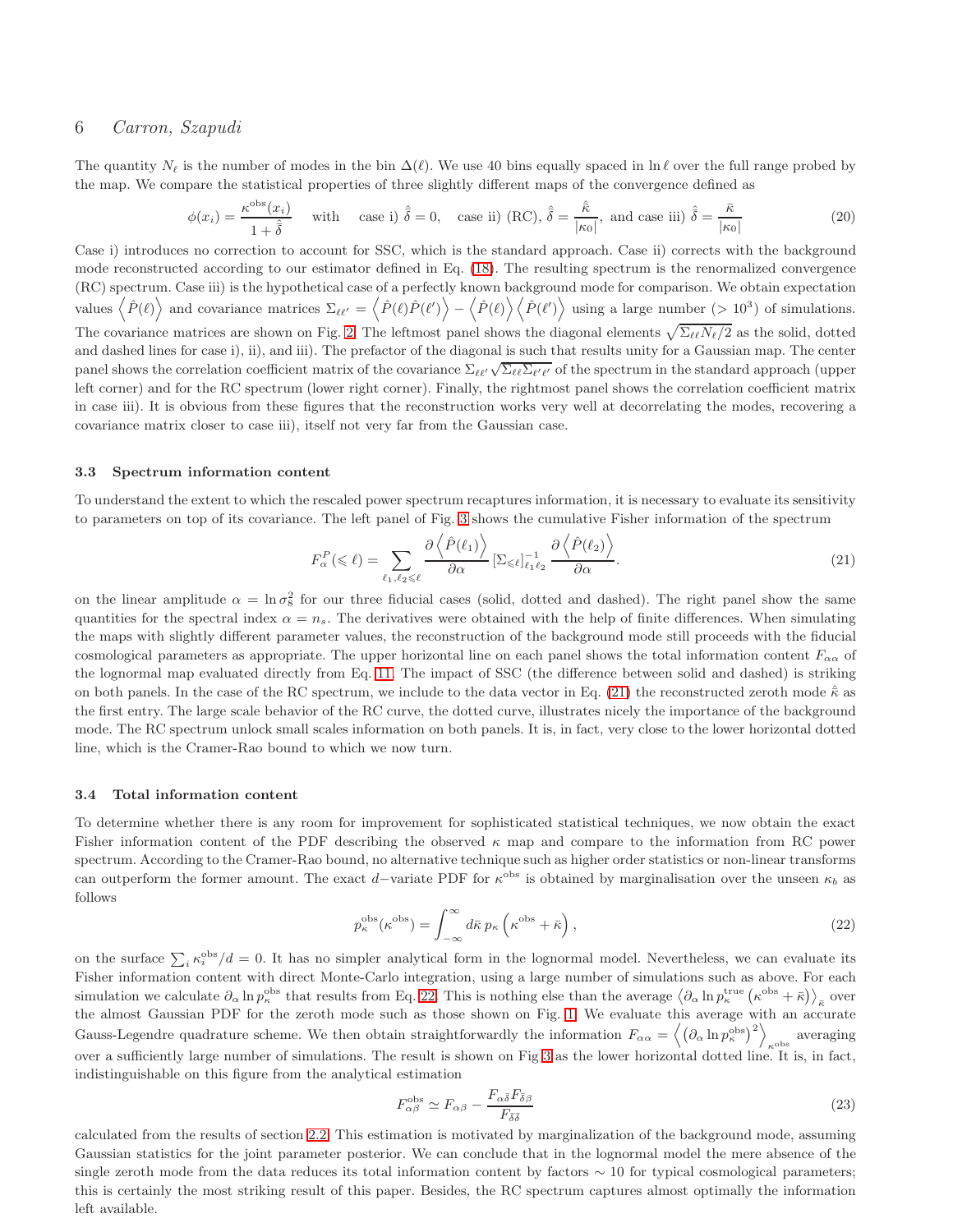

<span id="page-6-1"></span>**Figure 3.** The cumulative Fisher information content on  $\ln \sigma_8^2$  (left panel) and the spectral index  $n_s$  (right panel) of the convergence power spectrum in three different cases, for lognormal convergence field statistics with source redshift  $z_s \sim 1$ , and a survey volume of  $10 \times 10 \text{ deg}^2$ . The solid line shows the standard case where no attempt is made at reconstructing the convergence background Fourier mode. The dashed line shows the hypothetical case of a perfect knowledge of this mode, unachievable with shear data, that is then used to recalibrate the spectrum (RC spectrum). The dotted line shows the case where this mode is estimated from the shear field using the statistical dependence of Fourier modes in lognormal fields and used to recalibrate the spectrum. The horizontal thin dotted lines show the total information content of the convergence field (upper line) and that of the convergence field without background mode (lower line) which corresponds to the case of the shear surveys. No shear-based observable can cross the latter line, showing that a large fraction of the total information (here as much as as 90% for  $\sigma_8^2$  and 85% for  $n_s$ ) cannot be captured by the shear fields due to the mass-sheet degeneracy. On the other hand the RC spectrum captures almost all information left accessible. Note that the background mode is always estimated with the full set of Fourier modes. Shape noise is not considered.

#### <span id="page-6-0"></span>3.5 Full sky tomographic surveys

We found in the last section that a large fraction of the information content of the convergence field is destroyed simply by the absence of the background mode in shear observations. We now show that this effect still holds for full sky surveys and/or in a tomographic setting, with several source redshift bins. In the latter case the cross-correlations can be used to better constrain the background mode corresponding to a given slice. However this introduces as many new background mode parameters as the number of source redshift bins. For simplicity, we consider in the following a log-amplitude parameter with constant log-derivative  $\partial_{\alpha} \ln P_A(\ell)$ , similar to  $\sigma_8$ , but the same analysis can be performed equally well for any parameter.

#### 3.5.1 Several source redshifts

Distributing source galaxies into  $N_{\text{bin}}$  redshift bins results in  $N_{\text{bin}}$  convergence fields, and as many background modes. The convergence power spectra in the Limber approximation become now

$$
P_{\kappa}^{nm}(\ell) = \int d\chi \frac{g_n(\chi)g_m(\chi)}{\chi^2} P^{3d}\left(\frac{\ell}{\chi}, \chi\right), \quad n, m = 1, \cdots, N_{\text{bin}}.
$$
 (24)

where  $g_n(\chi)$  is the lensing kernel of the corresponding bin. For simplicity we use for each slice the lensing kernel of a single source redshift  $\chi_{s,n}$ 

$$
g_n(\chi) = \frac{3}{2} \left(\frac{H_0}{c}\right)^2 \frac{\chi}{a(\chi)} \left(1 - \frac{\chi}{\chi_{s,n}}\right), \text{ with total weight } \kappa_{0,n} = -\int d\chi \, g_n(\chi). \tag{25}
$$

We then proceed as follows: according to the previous section we use the marginalized Fisher matrix Eq. [\(23\)](#page-5-4) to evaluate the information content of the observations. Eq. [\(23\)](#page-5-4) becomes in the presence of multiple redshift slices

$$
F_{\alpha\beta}^{\text{obs}} = F_{\alpha\beta} - \sum_{n,m=1}^{N_{\text{bin}}} F_{\alpha\bar{\delta}_n} \left[ F_{\bar{\delta}\bar{\delta}}^{-1} \right]_{nm} F_{\bar{\delta}_m\beta}.
$$
 (26)

We further define  $\epsilon_{\alpha} = F_{\alpha\alpha}^{\text{obs}}/F_{\alpha\alpha}$ , the factor of degradation on the parameter  $\alpha$ .

To study the effect of redshift slicing we divide a source redshift interval  $0.5$  to  $1.5$  equally into a number of bins with  $N_{\text{bin}}$ between 1 and 10. We then evaluate the corresponding information matrices and degradation factors, for a target resolution  $\ell_{\rm max} = 3258$  well within the multipole range targeted by future weak-lensing surveys (this corresponds to a  $d = 128^2$  grid for the  $10 \times 10$  deg<sup>2</sup> survey configuration used earlier). To that aim we use Eqs. [\(9\)](#page-2-2),[\(10\)](#page-2-0) and [\(11\)](#page-2-1), where the spectral matrices  $P_A$  and  $P_\delta$  are given through the circulant embedding relation Eq. [\(12\)](#page-3-2). Fig. [4](#page-7-1) shows the prediction of  $\epsilon$  for a log-amplitude parameter as a function of  $N_{\text{bin}}$ , for a periodic  $10 \times 10 \text{ deg}^2$ . and  $20 \times 20 \text{ deg}^2$ , as the dotted and dashed lines respectively. The figure shows that the need to calibrate  $N_{\text{bin}}$  parameters totally compensates the additional information provided by the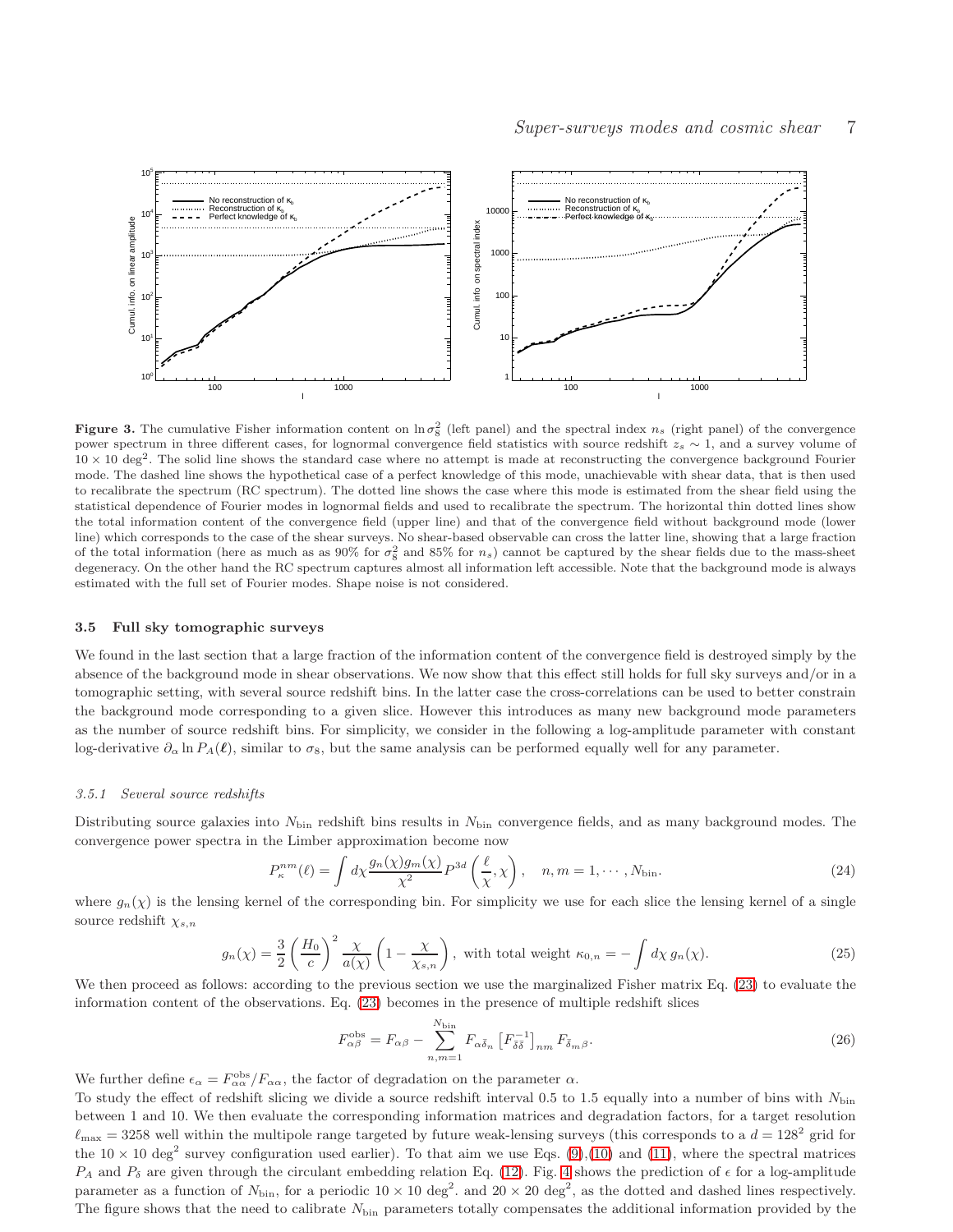

<span id="page-7-1"></span>Figure 4. The impact of the mass-sheet degeneracy on cosmological constraints of a full sky cosmic shear survey assuming lognormal field statistics for the convergence field. The solid line shows the prediction of the information degradation on parameters such as  $\sigma_8^2$ due solely to the absence of the convergence monopole in shear data. It is shown as a function of the number of source redshift bins between  $z = 0.5$  and  $z = 1.5$ , and  $\ell_{\text{max}} = 3258$ . Shape noise is not considered. The dotted and dashed lines show for comparison the corresponding curves for smaller surveys of  $10 \times 10 \text{ deg}^2$ . and  $20 \times 20 \text{ deg}^2$ .

cross-correlation between the bins.

These predictions still use the flat sky approximation and assume implicitly periodic boundary conditions. We discuss finally the case of full sky coverage.

### 3.5.2 Full sky coverage

To approach the limit of full-sky coverage we first discuss the form of the degradation factor. Restricting our attention to a log-amplitude parameter for which  $\partial_{\alpha} \ln P_A(\ell)$  is a constant and plugging it into the relevant formulae, the degradation is given by (here for  $N_{\text{bin}} = 1$ )

<span id="page-7-2"></span>
$$
1 - \epsilon = \frac{\left(1 + \frac{1}{2} \frac{\sigma_A^2}{\bar{n} P_A(0)}\right)^2}{\left(\frac{1}{2} + \frac{1}{4} \frac{\sigma_A^4}{\bar{n} P_A(0)}\right)} \left[1 + e^{\sigma_A^2} + \frac{1}{\bar{n} P_A(0)} + \frac{1}{\bar{n}} \int \frac{d^2 l}{(2\pi)^2} \left(\frac{P_\delta(\ell)}{P_A(\ell)} - 1\right)\right]^{-1} \tag{27}
$$

Recall that  $\bar{n} = d/V$  is the number density of grid points set by the resolution  $\ell_{\text{max}}$  of the observation according to  $\bar{n}$  $\ell_{\text{max}}^2/2\pi^2$ . It is a useful sanity check that in the Gaussian regime  $P_A \to 0$  we recover  $\epsilon = 1$  i.e. no degradation. To that aim, we first note that the prefactor on the right hand side tends to a constant since  $\sigma_A^2/P_A(0)$  does so and  $\sigma_A^4/P_A(0)$  vanishes. On the other hand the other term is dominated by  $1/\bar{n}P_A(0)$  so that  $\epsilon \to 1$  results. Since  $\sigma_A^2$  is fairly small in the cases that interest us the prefactor never plays a key role in this equation. We can see that again  $\bar{n}P_A(0) \sim 1$  is a critical value.

The key point is that as one might expect all terms entering Eq. [\(27\)](#page-7-2) are clearly dominated by small scales if the volume is reasonably large, with the only exception of  $P_A(0)$ . To obtain the prediction for a full sky survey at a given resolution  $\ell_{\rm max}$ we can simply evaluate the necessary terms using a smaller volume while replacing  $P_A(0) \sim P_\delta(0)$  by the full sky convergence monopole  $C_{\ell=0}^{\kappa}/\kappa_0^2$ . The key quantity becomes the convergence monopole matrix  $C_{\ell=0,nm}$ . We evaluate the monopole matrix from its linear theory prediction

$$
C_{\ell=0}^{nm} = \frac{2}{\pi} \int dk \, k^2 P_{\delta}^{\text{lin.}}(k,0) W_n(k) W_m(k) \quad \text{with} \quad W_n(k) = \int_0^{\chi_n} d\chi \, g_n(\chi) D(\chi) j_0(k\chi), \tag{28}
$$

where  $D(\chi)$  is the growing mode normalized to unity today, and  $j_0(x) = \sin(x)/x$  the zero-th spherical Bessel function. We then obtained in the way exposed above the factor of degradation for each bin configuration investigated above. Fig. [4](#page-7-1) shows as the solid line the prediction of  $\epsilon$  as a function of  $N_{\text{bin}}$ . Table [1](#page-8-0) shows as the lower left corner the value of the monopole matrix  $\bar{n}C_{\delta,\ell=0}^{nm}$  for the source redshifts value given in the first line. Shown in the upper right corner are the corresponding values for the  $10 \times 10$  deg<sup>2</sup> survey. The monopole matrix is somewhat reduced in the case of the full sky survey, but is still always similar to or greater than unity, explaining the trend seen on Fig. [4.](#page-7-1) We can safely conclude that neither a tomographic analysis nor the observation of the full sky changes our main points.

## <span id="page-7-0"></span>4 CONCLUSIONS AND DISCUSSION

We estimated analytically the impact of super-survey modes on the information content of cosmic convergence fields and tested our approximations with simulations. We worked within the assumption of lognormal field statistics and derived the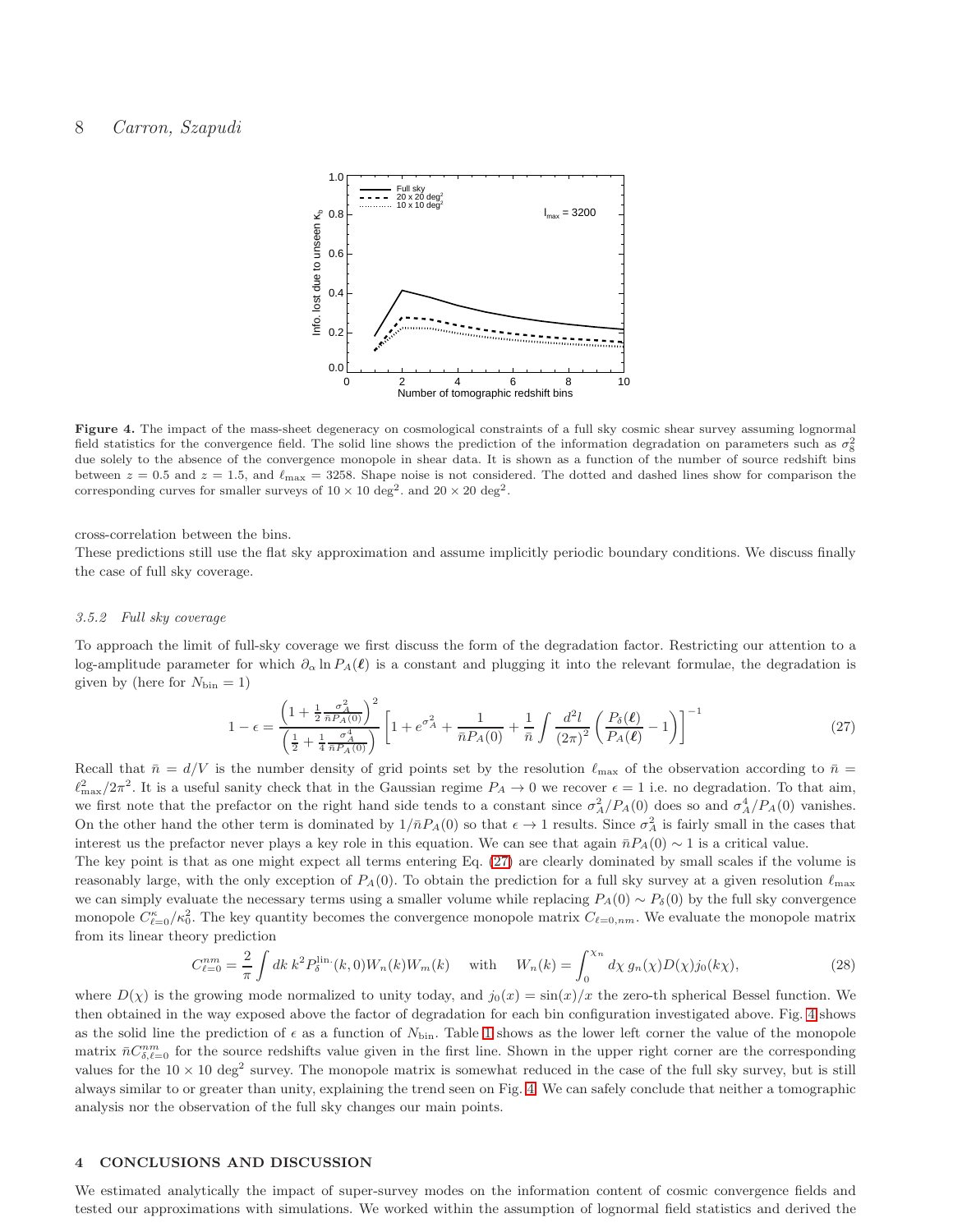<span id="page-8-0"></span>**Table 1.** The lower left corner shows the monopole matrix  $\bar{n}C_{\delta,\ell=0}$ , for a full sky survey with source redshifts as given in the first line and target resolution  $\ell_{\rm max} \sim 3000$ . The upper right corner shows for comparison the corresponding matrix for a  $10 \times 10 \text{ deg}^2$ . Values similar or greater than unity, which we conclude is always the case in a ΛCDM universe even for full sky surveys indicate that the mass-sheet degeneracy degrades substantially achievable constraints on typical cosmological parameters following the equations given in the text.  $\bar{n}$  is  $\ell_{\rm max}^2/2\pi^2$ .

| Source redshifts $z_s$                                                                     | 0.50              | 0.75              | 1.00                    | 1.25                    | 1.50                    |
|--------------------------------------------------------------------------------------------|-------------------|-------------------|-------------------------|-------------------------|-------------------------|
|                                                                                            | 23/28<br>12       | 17<br>6.1 / 11    | 11<br>7.3               | 7.8<br>5.4              | 6.0<br>4.2              |
| Monopole matrix $\bar{n}C_{\ell=0}$<br>for full sky vs $10 \times 10 \text{ deg}^2$ survey | 7.1<br>4.9<br>3.7 | 3.8<br>2.6<br>2.0 | 2.4 / 5.3<br>1.7<br>1.3 | 4.0<br>1.2 / 3.1<br>0.9 | 3.1<br>2.4<br>0.7 / 2.0 |
| Minimal convergence $\kappa_0$                                                             | $-0.019$          | $-0.040$          | $-0.067$                | $-0.097$                | $-0.130$                |

information content of the field on the background mode, and if considered as a nuisance parameter, its degeneracy with cosmological parameters. We paid particular attention to the impact of the absence of the zero mode of the convergence determined from noise-free shear fields due to the mass-sheet degeneracy.

Super-survey modes can be treated as parameters similarly to cosmological parameters and marginalized over. Following this idea, our principal result is that the absence of a single mode, the monopole, from the shear fields has drastic consequences on its information content: perhaps surprisingly, 80% − 90% of the *total* information of the field vanishes in an unrecoverable fashion for typical cases. This translates into a degradation by a factor of 2 − 3 of achievable constraints on cosmological parameters.

Standard convergence power spectra capture even less information. We showed that the statistical dependence of non-Gausssian Fourier modes allow the reconstruction of the unobserved background mode from the observed small scales modes. Knowledge of this mode allows recalibration of the power spectrum, in analogy to the case of the galaxy power spectrum [\(de Putter et al. 2012](#page-10-9)), through the introduction of a renormalized convergence (RC) map. The recalibration we propose diagonalizes the covariance matrix and at the same time moderates the impact of SSC. In the configurations and methods investigated in this paper, we found that the RC spectrum can outperfom the standard power spectrum by a factor of two.

During completion of this work we became aware of the recent preprint [Li et al. \(2014b\)](#page-10-15), that investigates joint reconstruction of the background mode and cosmological parameters in N-body simulations from the matter power spectrum only. Showing comparable factors of degradation, our results are fully consistent with theirs, and show how this is a natural consequence of the dynamics of the information within the full field, Eqs.  $(9),(10)$  $(9),(10)$  and  $(11)$ . One claim of Li et al.  $(2014b)$  that might seem at first incompatible to our results is that the spectrum defined with respect to the local density suffers more from degeneracies to the background mode than the spectrum defined with respect to the global density. To avoid confusion it should be noted, however, that in the local case [Li et al. \(2014b](#page-10-15)) reconstructs all parameters (inclusive the background mode) from the local spectrum. Our method first reconstructs the background mode and making profit of that knowledge we turn the 'global' power spectrum into a local (RC) power spectrum, improving its sensitivity to traditional cosmological parameters. Clearly we do not use it to infer the background mode itself. It is intuitively obvious that in the sole local spectrum is not a suitable observable in order to constrain the background mode (as [Li et al. \(2014b](#page-10-15)) in effect show), as it is by design less sensitive to it [\(de Putter et al. 2012\)](#page-10-9) than the global spectrum.

While our simple modification of the power spectrum achieves significant gain for cosmological constraints, the question is whether more advanced statistical techniques can result in further improvement. We checked carefully that the marginalisation procedure is justified, by successful comparison to the true total information content of the observed convergence maps. Since the latter gives the fundamental Cramer-Rao bound, we find that no other technique, such as higher-order statistics or optimal non-linear transforms of the convergence,[\(Seo et al. 2011](#page-10-16); [Joachimi et al. 2011;](#page-10-17) [Carron 2012](#page-10-18)), not even the sufficient statistics [\(Carron & Szapudi 2013,](#page-10-19) [2014](#page-10-20)) adapted to shear fields can yield further significant improvement over our RC spectra, even for full sky surveys. Only additional data providing information on the convergence monopole provide an alternative route to alleviate the information loss from SSC effect. Such techniques might be built for instance on combining properly shear and amplification measurements. The study and construction of such statistics is left for future work.

In order to obtain analytical results, and to make use of fast simulation techniques, we assumed lognormal statistics with periodic boundary conditions and did not consider shape noise. Our conclusions might need to be modified slightly for realistic surveys, a task left for future work. In particular, we focused on the zero mode, however, edge effects due to survey geometry cause leakage of low-ℓ modes introducing off-diagonal elements in the covariance matrix even in the case of a Gaussian process. Moreover, shape noise complicates the lognormal likelihood we used to reconstruct the zero mode, and this could affect quantitatively the effectiveness of the RC power spectrum. Finally, the lognormal model is only an approximation, in realistic cases often super-lognormal tails are observed [\(Das & Ostriker 2006;](#page-10-21) [Takahashi et al. 2011](#page-11-9)), thus there might still be some room for advanced statistical techniques, such as sufficient statistics to squeeze all cosmological information from the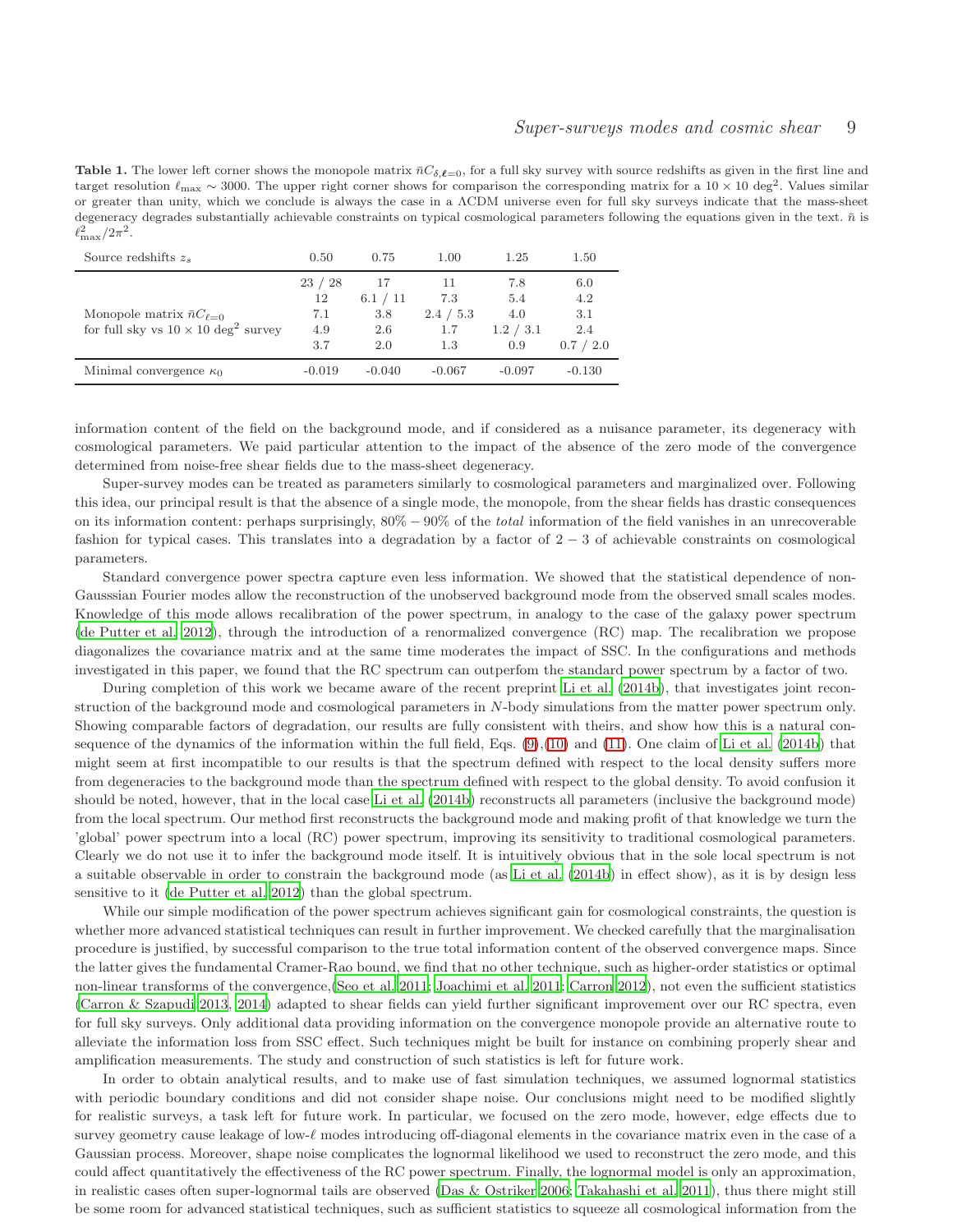data. Nevertheless, lognormal statistics captures remarkably well the information content and covariances of the dark matter field, as it has been demonstrated in a similar context [\(Carron & Neyrinck 2012](#page-10-22); [Carron et al. 2014\)](#page-10-12) earlier, giving invaluable analytical insights on the inherently non-Gaussian properties of the dark matter field. We are confident that the above model is realistic enough that they shed light on the surprisingly large information loss due to the missing information on large scale modes due to the mass sheet degeneracy, the principal result of this investigation.

#### ACKNOWLEDGMENTS

The authors acknowledge NASA grants NNX12AF83G and NNX10AD53G for support, thank Melody Wolk for many useful discussions as well as the anonymous referee for useful comments improving the presentation of the results of this paper.

## <span id="page-9-0"></span>APPENDIX A: INFORMATION ON BACKGROUND MODE AND ITS CORRELATION TO COSMOLOGICAL PARAMETERS

We derive in this section the fundamental Eqs [\(9\)](#page-2-2) and [\(10\)](#page-2-0) starting from the expressions for a generic field PDF, Eqs. [\(6\)](#page-2-4) and [\(7\)](#page-2-5). The case of a zero ensemble mean Gaussian field with two-point function  $\xi_{\delta}(x_i, x_j)$  (a  $d \times d$  matrix  $\xi_{\delta, ij}$ ) is of a useful warm up exercise and straightforward. From  $\ln p_{\delta} = -\frac{1}{2} \delta^t \xi_{\delta}^{-1} \cdot \delta + \text{const.}$  follows

$$
-\frac{\partial \ln p_{\delta}}{\partial \bar{\delta}} = \mathbf{1}^t \xi_{\delta}^{-1} \cdot \delta \quad \text{and} \quad -\frac{\partial^2 \ln p_{\delta}}{\partial \bar{\delta}^2} = \mathbf{1}^t \xi_{\delta}^{-1} \cdot \mathbf{1}.
$$
 (A1)

We have introduced the vector  $\mathbf{1} = (1, \dots, 1)^t$ . Taking the average results in

<span id="page-9-1"></span>
$$
F_{\alpha\bar{\delta}} = 0, \quad F_{\bar{\delta}\bar{\delta}} = \mathbf{1}^t \xi_{\delta}^{-1} \cdot \mathbf{1}
$$
\n(A2)

On a regular grid with periodic boundary conditions (or full sky coverage), the last sum results in

$$
F_{\bar{\delta}\bar{\delta}} = \mathbf{1}^t \xi_{\delta}^{-1} \cdot \mathbf{1} = \left(\frac{V}{P_{\delta}(0)}\right), \text{ where } \left\langle \tilde{\delta}_{\mathbf{k}} \tilde{\delta}_{\mathbf{k}'}^* \right\rangle = \delta_{\mathbf{k}\mathbf{k}'} V P_{\delta}(\mathbf{k}). \tag{A3}
$$

Due to the statistical independence of modes in the Gaussian field, the information on the background mode is simply its inverse variance in the volume, as expected.

## A1 Background mode in the lognormal field

The lognormal field is defined through  $\ln p_{\delta} = -\frac{1}{2}(A - \bar{A})^t \xi_A^{-1} \cdot (A - \bar{A}) - 1 \cdot A + \text{const},$  where  $A = \ln(1 + \delta)$  is the Gaussian log-density field. For the purpose of this section  $\overline{A} = -\sigma_A^2/2$  denotes the ensemble mean of A and no spatial average. The second term in  $\ln p_{\delta}$  is the Jacobian of the transformation from  $\delta$  to A. Clearly,  $\partial A_i/\partial \delta_j = \delta_{ij}/(1+\delta_j) = \delta_{ij}e^{-A_j}$ . It follows

$$
-\frac{\partial \ln p_{\delta}}{\partial \bar{\delta}} = (A - \bar{A})^t \xi_A^{-1} \cdot e^{-A} + \mathbf{1} \cdot e^{-A}.
$$
\n(A4)

and

$$
-\frac{\partial^2 \ln p_\delta}{\partial \bar{\delta}^2} = e^{-A, t} \xi_A^{-1} \cdot e^{-A} - (A - \bar{A})^t \xi_A^{-1} \cdot e^{-2A} - 1 \cdot e^{-2A}.
$$
 (A5)

Also,

$$
-\frac{\partial^2 \ln p_\delta}{\partial \bar{\delta} \partial \alpha} = -(A - \bar{A})^t \xi_A^{-1} \frac{\partial \xi_A}{\partial \alpha} \xi_A^{-1} \cdot e^{-A} - \frac{\partial \bar{A}}{\partial \alpha} \mathbf{1}^t \xi_A^{-1} \cdot e^{-A}.
$$
 (A6)

To obtain the information we need to obtain the average of these expressions with respect to the Gaussian PDF for A. It is useful to derive an intermediate result as follows. Define the vector  $v = \xi_A^{-1}(A - \bar{A})$  and the density map  $\rho = \exp(A)$ . All needed quantities can be written in terms of averages of the form

$$
\langle \rho^m v^n \rangle = \left. \frac{\partial^{|\mathbf{n}|}}{\partial s^n} \right|_{s=0} \left\langle e^{\mathbf{m} \cdot A + s^t \xi_A^{-1} \cdot (A - \bar{A})} \right\rangle \tag{A7}
$$

for multiindices  $\mathbf{n} = (n_1, \dots, n_d)$ ,  $\mathbf{m} = (m_1, \dots, m_d)$ . The expectation value is now a standard Gaussian integral, that results in

$$
\langle \rho^m v^n \rangle = \langle \rho^m \rangle \left. \frac{\partial^{|\mathbf{n}|}}{\partial s^n} \right|_{s=0} e^{\frac{1}{2}s^t \xi_A^{-1} \cdot s + s \cdot \mathbf{m}} \quad \text{with} \quad \langle \rho^m \rangle = \exp\left(\bar{A} \mathbf{1} \cdot \mathbf{m} + \frac{1}{2} \mathbf{m}^t \xi_A \cdot \mathbf{m}\right). \tag{A8}
$$

The quantities we need follow directly

$$
\left\langle v_i \frac{1}{\rho_j} \right\rangle = -\delta_{ij} \left\langle \frac{1}{\rho_j} \right\rangle, \quad \left\langle v_i \frac{1}{\rho_j^2} \right\rangle = -2\delta_{ij} \left\langle \frac{1}{\rho_j^2} \right\rangle \quad \text{and} \quad \left\langle \frac{1}{\rho_i} \right\rangle = e^{\sigma_A^2}, \quad \left\langle \frac{1}{\rho_i \rho_j} \right\rangle = e^{2\sigma_A^2 + \xi_{A,ij}} = e^{2\sigma_A^2} \left(1 + \xi_{\delta,ij}\right). \tag{A9}
$$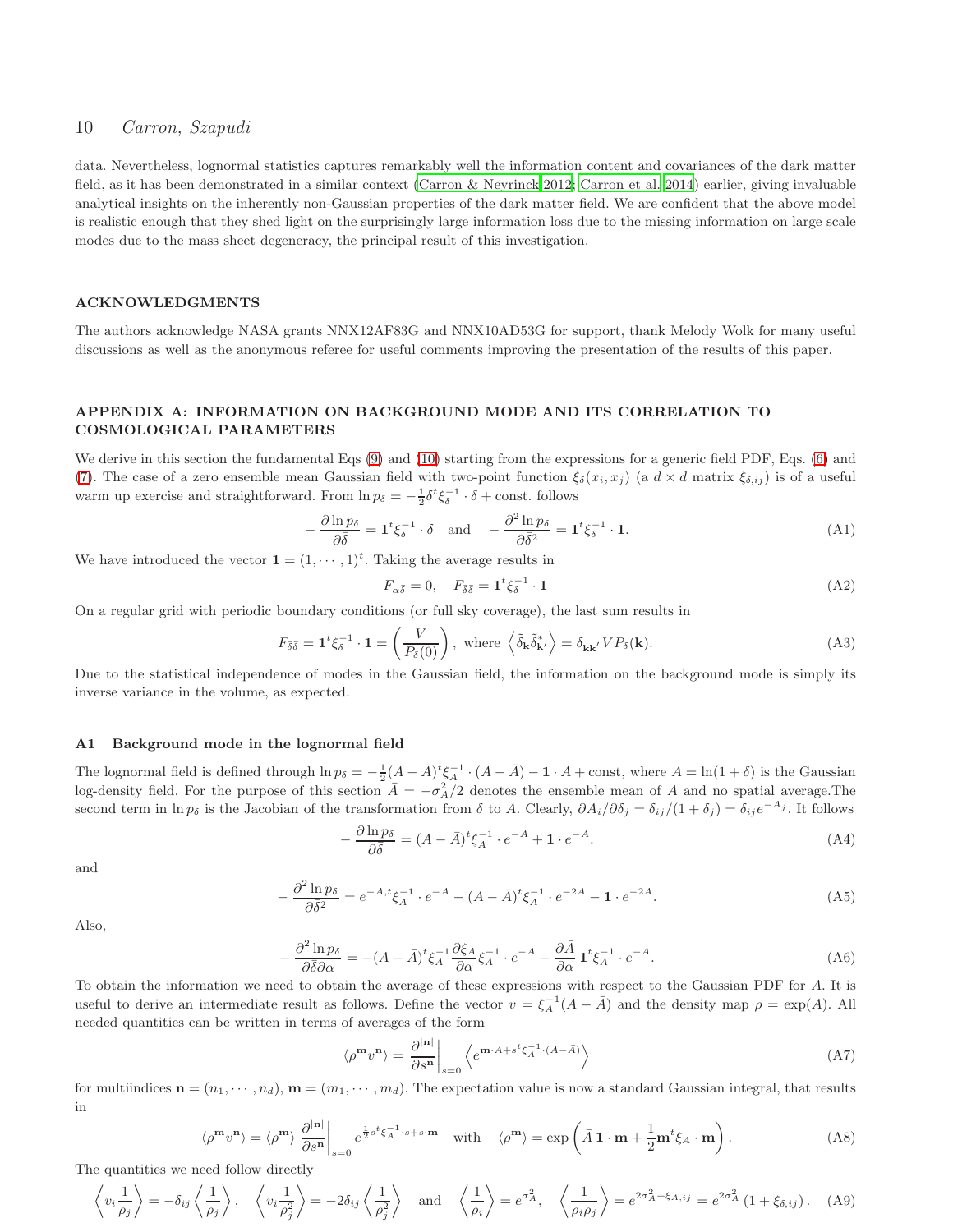Putting all this together gives in general

$$
F_{\bar{\delta}\bar{\delta}} = e^{2\sigma_A^2} \left[ d e^{\sigma_A^2} + \mathbf{1}^t \xi_A^{-1} \cdot \mathbf{1} + \text{Tr} \xi_A^{-1} \xi_\delta \right] \quad \text{and} \quad F_{\alpha\bar{\delta}} = e^{\sigma_A^2} \left[ \frac{1}{2} \frac{\partial \sigma_A^2}{\partial \alpha} \mathbf{1}^t \xi_A^{-1} \mathbf{1} + \text{Tr} \xi_A^{-1} \frac{\partial \xi_A}{\partial \alpha} \right]. \tag{A10}
$$

For a periodic volume we can simplify further to

$$
F_{\bar{\delta}\bar{\delta}} = e^{2\sigma_A^2} \left[ d e^{\sigma_A^2} + \left( \frac{V}{P_A(0)} \right) + \sum_{\mathbf{k}} \frac{P_{\delta}(\mathbf{k})}{P_A(\mathbf{k})} \right] \quad \text{and} \quad F_{\alpha\bar{\delta}} = e^{\sigma_A^2} \left[ \frac{1}{2} \frac{\partial \bar{\sigma}_A^2}{\partial \alpha} \left( \frac{V}{P_A(0)} \right) + \sum_{\mathbf{k}} \frac{\partial \ln P_A(\mathbf{k})}{\partial \alpha} \right]. \tag{A11}
$$

The case of a tomographic configuration with several jointly lognormal fields is not more difficult. The only differences being the covariance matrices  $\xi_{ij}$  at fixed  $x_i, x_j$  are now  $N_{\text{bin}}$  dimensional matrices as discussed in the text. This leads straightforwardly to the expressions in the text.

#### A2 Including  $\kappa_0$  dependence

In the lognormal model of the convergence field the density fluctuation  $\delta = \kappa/|\kappa_0|$  carries a cosmological parameter dependence through the geometrical factors entering  $|\kappa_0|$ . In this paper we investigated  $\sigma_8$  and  $n_s$  for which there is no such dependence. For completeness we present here the above results in the most general case.

The presence of  $\kappa_0$  introduces additional terms according to  $\partial_{\alpha}A = (e^{-A} - 1) \partial_{\alpha} \ln \kappa_0^2/2$ . The resulting terms are thus of precisely the same type than for the background mode calculation, and all the necessary results are present above. We simply state the final results. The Fisher matrix on cosmological parameters can now be decomposed as the sum of three positive terms as follows

$$
F_{\alpha\beta} = \frac{V}{P_A(0)} \left( \frac{1}{2} \frac{\partial \sigma_A^2}{\partial \alpha} + \frac{1}{2} \frac{\partial \ln \kappa_0^2}{\partial \alpha} \sigma_\delta^2 \right) (\alpha \leftrightarrow \beta) + \frac{1}{2} \sum_{\mathbf{k}} \left[ \left( \frac{\partial \ln P_A(\mathbf{k})}{\partial \alpha} + e^{\sigma_A^2} \frac{\partial \ln \kappa_0^2}{\partial \alpha} \right) (\alpha \leftrightarrow \beta) \right] + \frac{e^{2\sigma_A^2}}{4} \frac{\partial \ln \kappa_0^2}{\partial \alpha} \frac{\partial \ln \kappa_0^2}{\partial \beta} \left( d(e^{\sigma_A^2} - 1) + \sum_{\mathbf{k}} \left( \frac{P_\delta(\mathbf{k})}{P_A(\mathbf{k})} - 1 \right) \right). \tag{A12}
$$

Likewise, the degeneracy between background modes and parameters breaks down into

$$
F_{\alpha\bar{\delta}} = e^{\sigma_A^2} \left[ \frac{1}{2} \frac{\partial \sigma_A^2}{\partial \alpha} \left( \frac{V}{P_A(0)} \right) + \sum_{\mathbf{k}} \frac{\partial \ln P_A(\mathbf{k})}{\partial \alpha} \right] + \frac{1}{2} \frac{\partial \ln \kappa_0^2}{\partial \alpha} \left[ \left( \frac{V}{P_A(0)} \right) \left( \sigma_\delta^4 + \sigma_\delta^2 \right) + de^{3\sigma_A^2} + e^{2\sigma_A^2} \sum_{\mathbf{k}} \frac{P_\delta(\mathbf{k})}{P_A(\mathbf{k})} \right]. \tag{A13}
$$

#### **REFERENCES**

<span id="page-10-22"></span><span id="page-10-21"></span><span id="page-10-20"></span><span id="page-10-19"></span><span id="page-10-18"></span><span id="page-10-17"></span><span id="page-10-16"></span><span id="page-10-15"></span><span id="page-10-14"></span><span id="page-10-13"></span><span id="page-10-12"></span><span id="page-10-11"></span><span id="page-10-10"></span><span id="page-10-9"></span><span id="page-10-8"></span><span id="page-10-7"></span><span id="page-10-6"></span><span id="page-10-5"></span><span id="page-10-4"></span><span id="page-10-3"></span><span id="page-10-2"></span><span id="page-10-1"></span><span id="page-10-0"></span>Bartelmann M., Schneider P., 2001, Phys. Rep., 340, 291 Bernardeau F., Kofman L., 1995, ApJ, 443, 479 Carron J., 2012, Physical Review Letters, 108, 071301 Carron J., Neyrinck M. C., 2012, ApJ, 750, 28 Carron J., Szapudi I., 2013, MNRAS, 434, 2961 Carron J., Szapudi I., 2014, MNRAS, 439, L11 Carron J., Wolk M., Szapudi I., 2014, MNRAS, 444, 994 Coles P., Jones B., 1991, MNRAS, 248, 1 Das S., Ostriker J. P., 2006, ApJ, 645, 1 de Putter R., Wagner C., Mena O., Verde L., Percival W. J., 2012, J. Cosmology Astropart. Phys., 4, 19 Hamilton A. J. S., 1992, ApJ, 385, L5 Joachimi B., Taylor A. N., Kiessling A., 2011, MNRAS, 418, 145 Kaiser N., 1992, ApJ, 388, 272 Landy S. D., Szalay A. S., 1993, ApJ, 412, 64 Lewis A., Challinor A., Lasenby A., 2000, ApJ, 538, 473 Li Y., Hu W., Takada M., 2014a, Phys. Rev. D, 89, 083519 Li Y., Hu W., Takada M., 2014b, ArXiv e-prints astro-ph 1408.1081 Munshi D., Valageas P., van Waerbeke L., Heavens A., 2008, Phys. Rep., 462, 67 Neyrinck M. C., Szapudi I., Rimes C. D., 2006, MNRAS, 370, L66 Peebles P. J. E., 1980, The large-scale structure of the universe Rimes C. D., Hamilton A. J. S., 2005, MNRAS, 360, L82 Rimes C. D., Hamilton A. J. S., 2006, MNRAS, 371, 1205 Seo H.-J., Sato M., Dodelson S., Jain B., Takada M., 2011, ApJ, 729, L11+